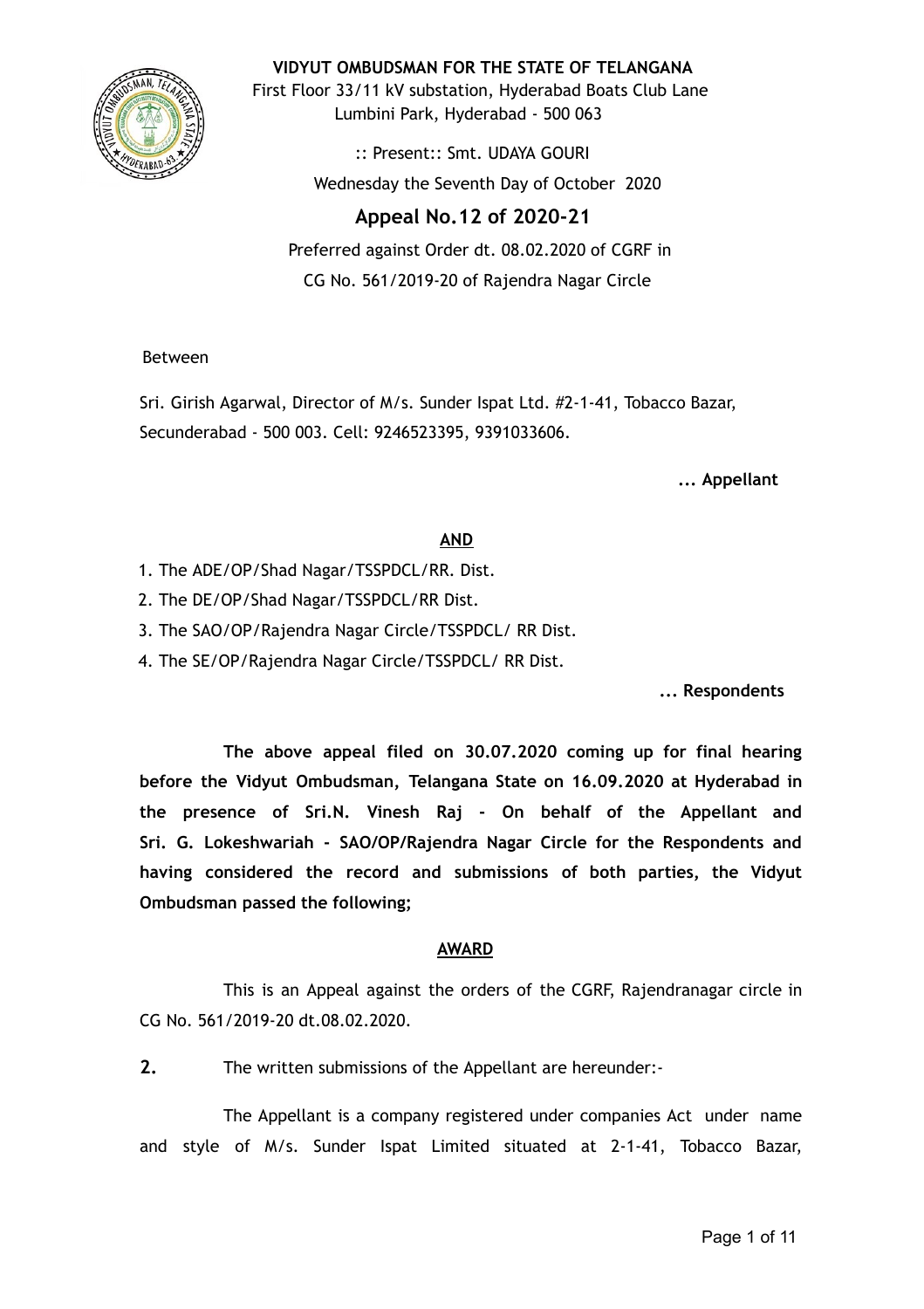Secunderabad-500003 and having a HT Consumer bearing No.HT No. RJN 604 with Contracted Maximum Demand (CMD) of 550 KVA for supply of energy and demand from the respondents.

The Appellant aggrieved by the claim of Respondent No. 3 of CC charges tariff of 11 KV instead of 33 KV applicable tariff in December,2019 billing month as the power is being supplied in 33 KV line approached before the Hon'ble CGRF II Vide C.G No 561/2019-20/Rajendranagar circle on 16.1.2020.

The CGRF passed the award dated 8.2.2020 in C.G No 561/2019-20/Rajendra Nagar circle and rejected the complaint without applying its legal mind properly and could not appreciate the citation of Hon'ble Vidyut Ombudsman which was decided in similar case.The original copy of award dated 8.2.2020 of C.G No 561/2019-20/RajendraNagar circle.

Hence, this appeal. In view of the above stated facts, the appellant pray to this Hon'ble vidyut Ombudsman to pass and award/orders.

#### **UNDER CLAUSE 3.35 OF REGULATION 3 OF 2015:**

a. To set aside the award passed by the CGRF dated 8.2.2020 of C.G.No 561/2019-0/rajendra Nagar circle.

b. To set aside and declare the claim of tariff rate of 11 KV by the Respondent No. 3 as illegal consequently to revise the December,2019 bill duly applying the tariff rate of CC Charges of 33 KV line.

c. Any such others order or orders as may deem fit by this Hon'ble Ombudsman in the circumstances of the appeal in the interest of justice and fair play.

**3.** The Respondents submitted their reply through the Respondent No.4 vide Lr.No.SE/OP/RJNR/SAO/HT/D.NO.881/2019,Dt 17/08/2020 stating as follows:-

- a. That the appellant is the HT consumer of M/s. Sunder Ispat Ltd, bearing SC No.RJN604 released on 09.06.2004 under Cat-I (A).
- b. Further submitted that,as per the Tariff conditions for the FY 2018-19 the required Contracted Maximum Demand to avail the supply at various voltage level i.e 11KV,33KV or 220 KV on common feeder and independent feeder are furnished hereunder.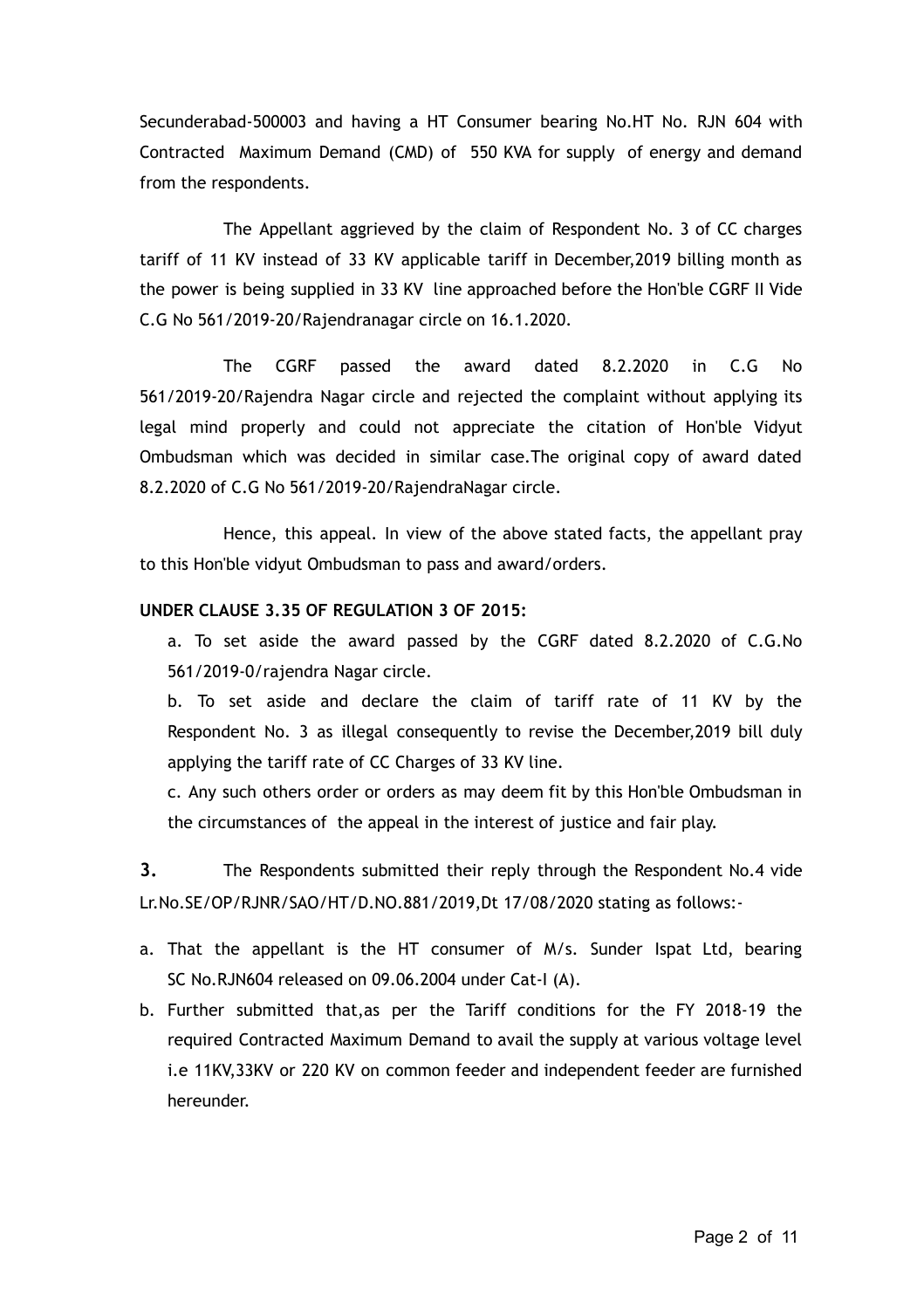| Voltage level/Billing under | Independent<br>Feeder/Contracted<br>Maximum Demand | Common<br>Feeder/Contracted<br>Maximum Demand |
|-----------------------------|----------------------------------------------------|-----------------------------------------------|
| <b>11KV</b>                 | Upto 2500 KVA                                      | Upto 1500KVA                                  |
| 33KV                        | 2501 KVA to 10000KVA                               | 1501 KVA to 5000KVA                           |
| 132 KV or 220KV             | Above 10000KVA                                     | Above 5000KVA                                 |

- c. On verification of records that, as per the instruction of the Corporate Office,it is observed that the Contracted Maximum Demand of M/s. Sunder Ispat Ltd, bearing SC.No RJN604 is having 550KVA on common Feeder,availing supply at 33KV Voltage level and billing is done under 33KV.
- d. Further it is to submit that, as per the Tariff conditions specified above the service is to be billed under 11KV instead of 33KV based on the present Contracted maximum Demand of 550KVA which is less than 1501KVA. Accordingly the same was intimated to the complainant that as per the clause 3.2.2.1, 3.2.2.2 of General Terms and Condition of supply and Tariff orders for FY 2018-19, the CC billing will be done under 11KV Voltage level instead of 33KV with effect from 12/2019 CC bill onwards.
- e. Therefore, in view of the above submission the energy charges, which were billed under 11KV Voltage level from 12/2019 CC bill Onwards are correct in nature, hence it is requested to dismiss the grievance of the consumer or pass such other suitable orders in the matter please.

# **4. REJOINDER FILED ON BEHALF OF APPELLANT:**

a. IN REPLY TO PARA NO 2: The Respondent No. 4 furnished the following table in the counter.

| Voltage level/Billing under | Independent<br>Feeder/Contracted<br>Maximum Demand | Common<br>Feeder/Contracted<br>Maximum Demand |
|-----------------------------|----------------------------------------------------|-----------------------------------------------|
| <b>11KV</b>                 | Upto 2500 KVA                                      | Upto 1500KVA                                  |
| 33KV                        | 2501 KVA to 10000KVA                               | 1501 KVA to 5000KVA                           |
| 132 KV or 220KV             | Above 10000KVA                                     | Above 5000KVA                                 |

b. The word Billing under highlighted in the above first column is not correct. In the Tariff Orders the word Billing Under is not mentioned in the said clause.The word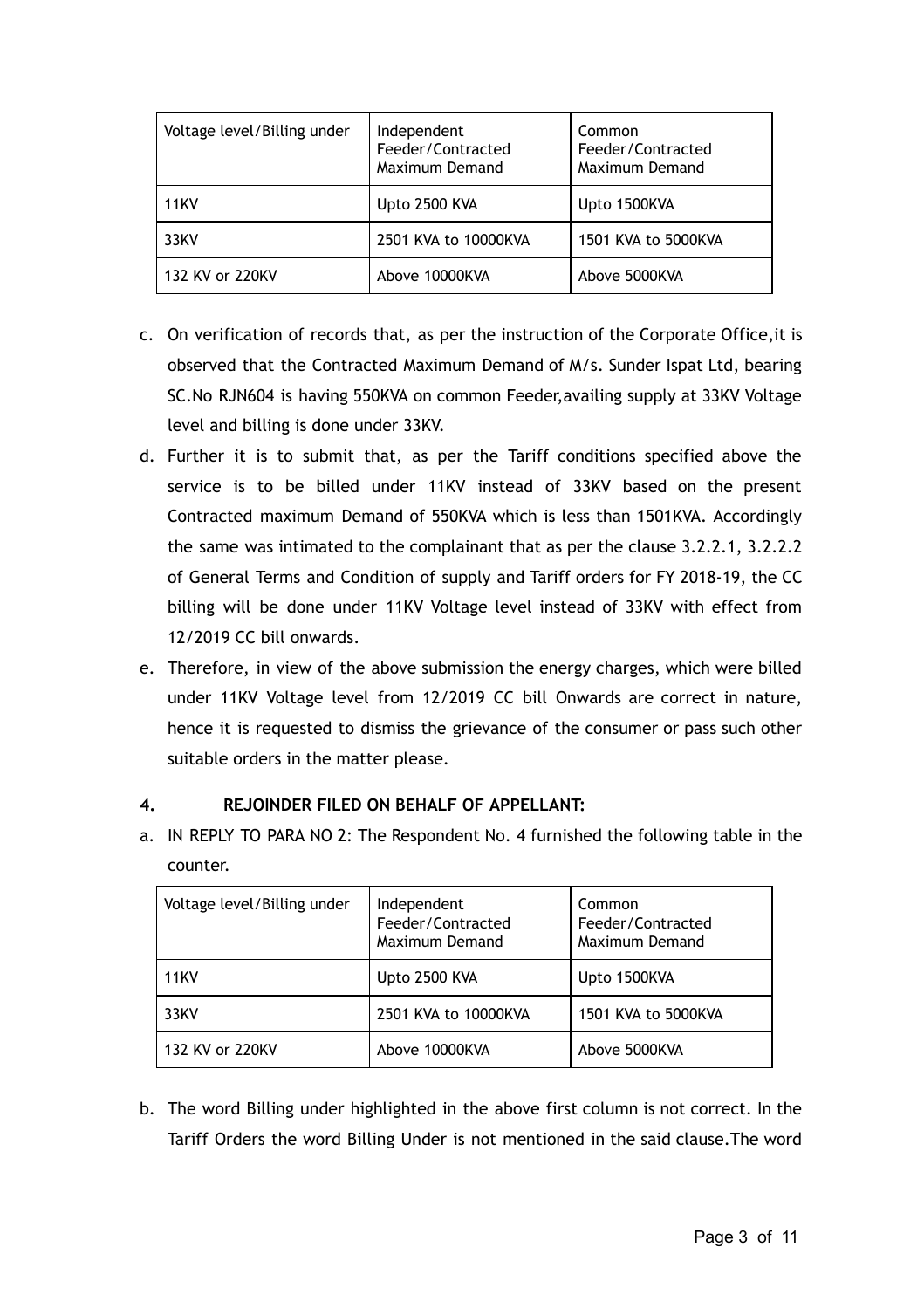billing under is used deliberately.The clause No 7.118 of Tariff Orders 2018-19 is extracted hereunder for kind ready reference of the Hon'ble Authority.

c. **Clause 7.118 :-Voltage supply**- The voltage at which supply has to be availed by:

I. HT consumers, seeking to avail of supply on common feeders shall be: For total contracted demand with the licensee and all others sources.

| Up to 1500KVA       | <b>11KV</b>                                       |
|---------------------|---------------------------------------------------|
| 1501 KVA to 5000KVA | 33KV                                              |
| Above 5000KVA       | 132 KV or 220 KV as may be decided by<br>licensee |

II. HT consumer seeking to avail of supply through independent feeders for the substation where transformation to required voltage takes place shall be:for total contracted demand with the licensee and all others sources.

| $\vert$ Up to 2500KVA | <b>11KV</b>                                       |
|-----------------------|---------------------------------------------------|
| 2501 KVA to 10000KVA  | 33KV                                              |
| Above 10000KVA        | 132 KV or 220 KV as may be decided by<br>licensee |

d. The relaxation are subject to the fulfilment of the following conditions:

- a. The consumer should have and exclusive dedicated feeder from the substation where transformation to required voltage takes place.
- b. The consumer shall pay full cost of the service line including take off arrangement at substation.
- e. In view of the clause 7.18 of Tariff Orders of 2018-19 the appellant is having 33 KV common feeder hence, the above clause (i) will apply. It is pertinent to note that the voltage supply level prescribed in the above clause upto voltage supply of 1500 KVA the consumer should avail supply in 11 KV line and voltage supply from 1501 to 5000 KVA consumer should avail supply in 33 KV line. The above said restriction are applicable only for the purpose of supply of electricity/voltage not for the purpose of billing. Hence the appellant is availing power supply with voltage supply of 550KVA in 33KV line since May 2005 and billing also done in 33KV category only till November,2019.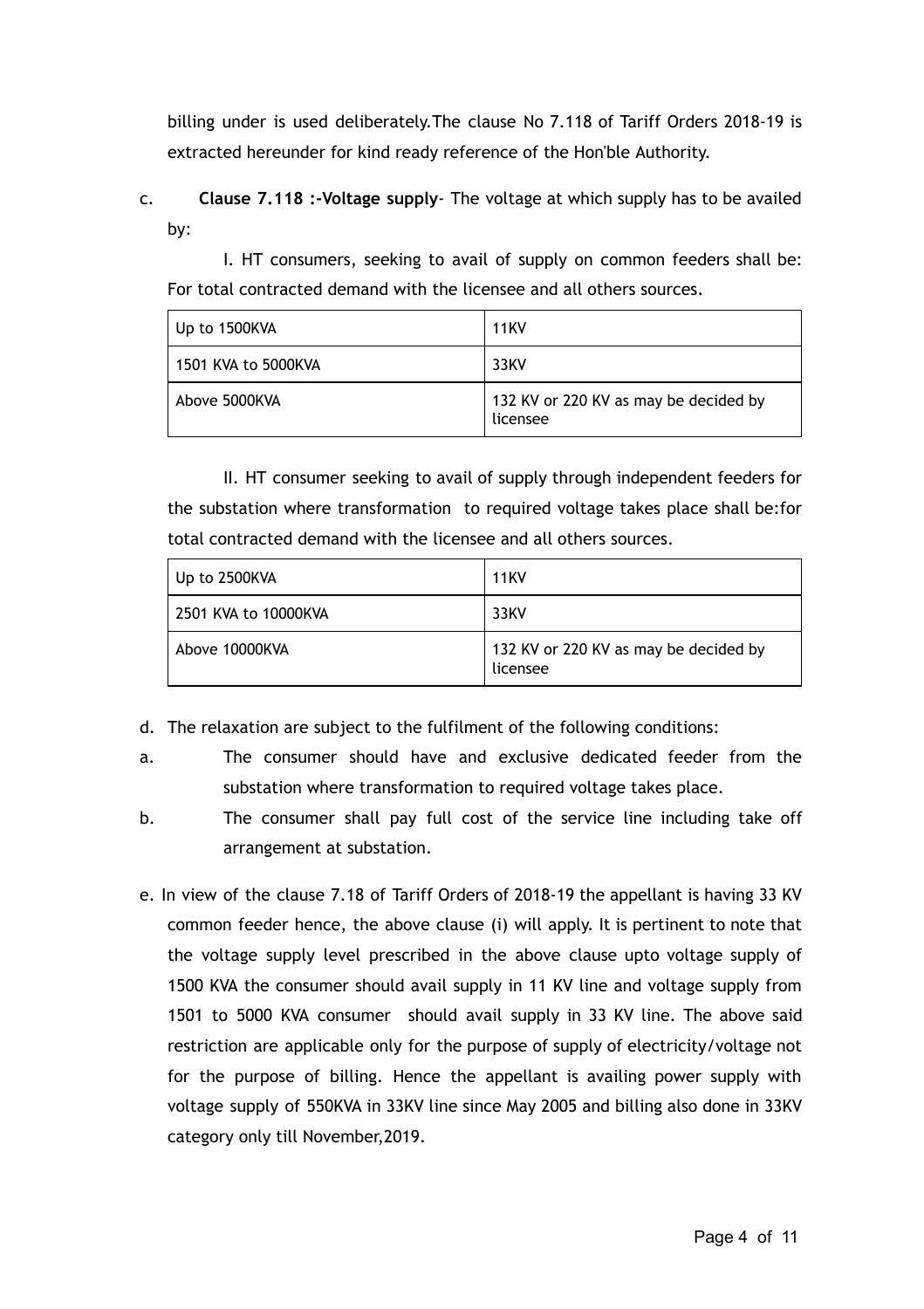- f. For the purpose of billing the relevant clause 7.86 and 7.87 of Tariff Orders of Financial Year 2018-19 are applicable.The same is extracted hereunder for kind ready reference:-
- g. HT-I(A): Industry-General :7.86 A time of day tariff of Rs 1.00 per KVAH in addition to the normal energy charges at respective voltages is applicable during peak hours of 06.00 am to 10.00 and 06.00 pm to 10.00 pm Similarly, a reduction in tariff of incentive of Rs 1.00 per KVAH to the normal energy charges at respective voltage is applicable during the night time i.e from 10.00 m to 06:00am.The normal energy charges for respective voltage are applicable during 10:00 am to 06:00 pm.
- h. 7.86 the normal energy charges applicable (for this category other than poultry farms) between 10:00 am and 06:00 pm are as follows:-

| Category                  | Demand<br>charges(Rs/month)<br><b>UNIT</b> | <b>RATE</b> | Energy charges(Rs/Kvah)<br>unit rate |
|---------------------------|--------------------------------------------|-------------|--------------------------------------|
| HT-I(A): Industry-General |                                            |             |                                      |
| <b>11KV</b>               | <b>KVA</b>                                 | 390         | 6.65                                 |
| 33KV                      | <b>KVA</b>                                 | 390         | 6.15                                 |
| 132KV and above           | <b>KVA</b>                                 | 390         | 5.65                                 |

\*Demand charge is calculated at Rs KVA month of the billing demand

The clause(ii) is not applicable to the appellant as it is an independent feeder.

i. **IN REPLY TO PARA NO 3 TO 5** : The interpretation of the Respondents no 4 based on the CMD and supply line for the purpose of billing is not correct and in violation of clause 7.118 of Tariff Orders of 2018-19.For the purpose of billing the Respondent No 4. has to apply the tariff rates approved by the Hon'ble TSERC in the Tariff Order based on the category of consumer but not based on the CMD.The Annexure I attached to the Tariff order of 2018-19 in which the applicable tariff rates for the category of consumer is mentioned is enclosed.

j. In view of the above stated facts the appellant prayed to this Hon'ble Authority to allow the appeal as prayed for.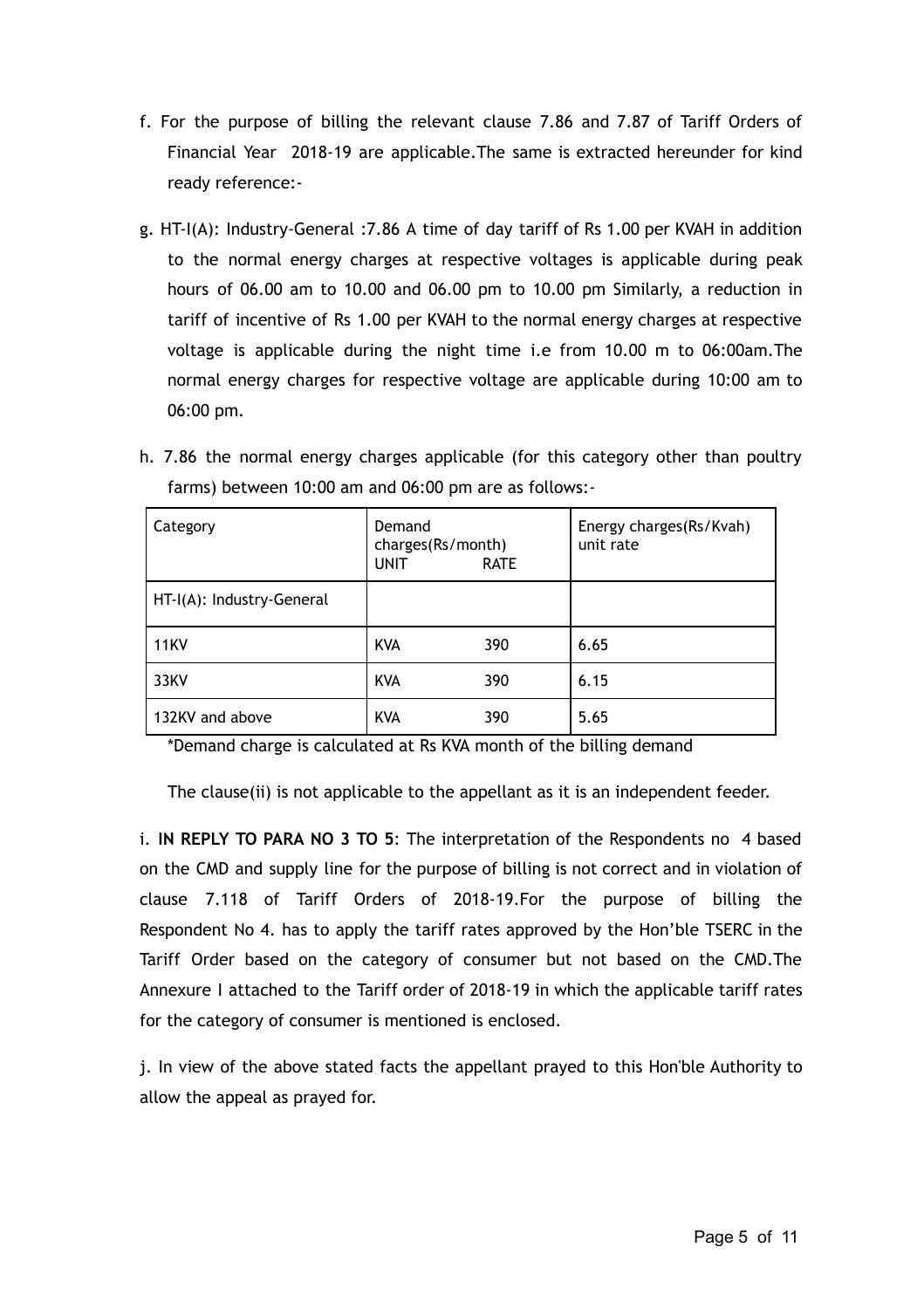**5.** The Respondents submitted their reply to the rejoinder of the Appellant vide lr.No. SE/OP/RJNR/SAO/HT/D.NO/915/ DATED 08/09/2020 stating as follows:-

- a. That the appellant is the HT consumer of M/s Sunder Ispat Ltd, bearing SC.No RJN604 released on 9.06.2004 under cat I(A).
- b. Further it is submit that, the cc bills were issued to the consumer from 12/2019 as per the clause 3.2.2.1 of General Terms and Condition of supply.As per the tariff orders the service whose CMD is less than 1501 KVA on common feeder are to be billed under 11KV tariff and same was intimated to appellant.
- c. Further it is to submit that the contracted maximum demand of M/s Sunder Ispat Ltd bearing SC.No RJN604 is having 550KVA on common feeder availing supply at 33KV voltage level and billing is done under 33 kv tariff which is against the conditions of the tariff order.
- d. Therefore, the energy charges,which are being billed under 11KV tariff from 12/2019 cc bill onwards are correct in nature, hence it is requested to dismiss the grievance of the consumer or pass such other suitable orders in the matter please.

## **Heard both sides.**

## **Issues**

**6.** In the face of the said contentions by both sides the following issues are framed:-

- 1. Whether the change in tariff rates from 33 KV billing tariff to 11 KV billing Tariff against the subject service connection implemented by the Respondents is against the Clause 7.118 of Tariff Order FY 2018-19?
- 2. To what relief?

# **Issue No.1**

**7.** M/s. Sunder Ispat Pvt. Ltd, bearing SC No. RJN604 pleaded to set aside the claim of the Respondents over converting 33 KV Tariff billing to 11KV Tariff billing. The Respondent No.4, SE/OP/Rajendra Nagar vide Lr.No. SE/OP/RJNR/SAO/JAO(HT)/D.No.426 dt.20.12.2019, issued notice to the Appellant stating that the subject service connection billing tariff rates will be changed from existing 33 KV tariff rates to 11 KV tariff rates in the CC bill w.e.f. 12/2019, as the CMD of 550 KVA, under common feeder is to be billed under 11 KV Tariff rates based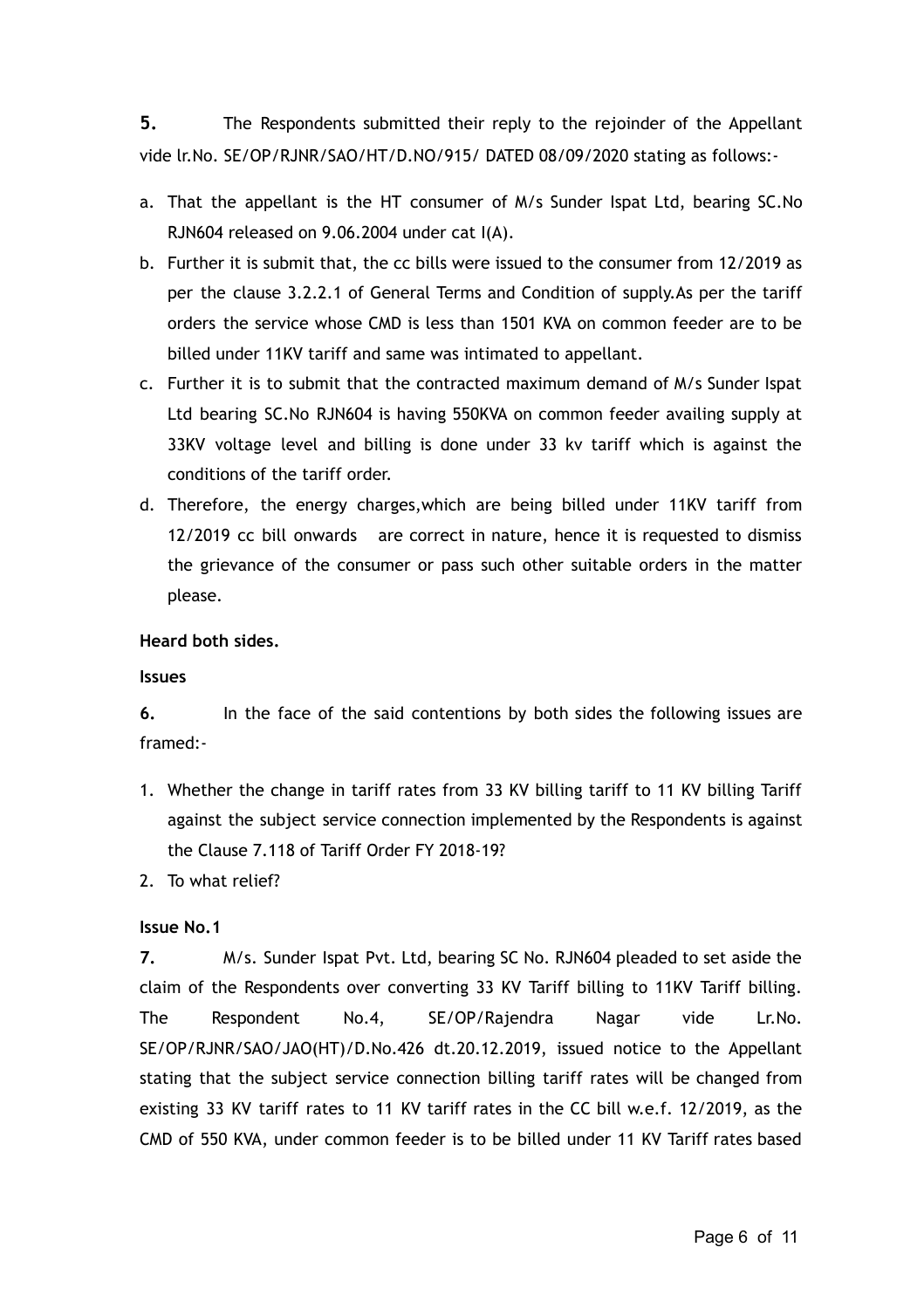on the GTCS Clause 3.2.2.1 and 3.2.2.2 and conditions of supply of Tariff Order of FY 2018-19.

**8.** The Appellant opposed such change in billing tariff mainly on the following grounds:-

- a. That clause 3.2.2.1 of the GTCS mandates to avail power supply on 11 KV common feeder when the CMD from all sources is upto 1500 KVA. Whereas to avail power supply on 33 KV Common feeder when the CMD is more than 1501 KVA from all the sources upto 5000 KVA. The said clause does not restrict the HT consumer to avail power supply under 33 KV network when the CMD is less than 1500 KVA. The ceiling of 1500 KVA for 11 KV under common feeder is prescribed only to restrict the load on the grid and to maintain the discipline of the grid only not otherwise. Moreover the losses will be less in 33 KV level of supply compared to 11 KV level to the DISCOM.
- b. That they have obtained sanction for HT service connection RJN 684, during June' 2004 under 33 KV common feeder with a CMD of 350 KVA, same was released by the SE/Mahaboobnagar vide Memo No.SE/OP/MBNR/Comml/D.No.598 dt.02.06.2004, entered into HT agreement for CMD of 350 KVA at 33 KV, later enhanced to 550 KVA at 33 KV on 22.05.2005 by CGM/Commercial vide Lr.No.CGM/(Comml)./SE(C)/DE(C)/ADE-I/F.HT/D.No.1089/05 dt.21.04.2005.
- c. That the voltage supply level prescribed in the clause 7.118 of Tariff Order of 2018-19 upto voltage supply upto 1500 KVA, the consumer should avail supply at 11 KV and voltage supply for the CMD from 1501 to 5000 KVA consumers should avail supply at 33 KV. The above said restrictions are applicable only for the purpose of supply of electricity/voltage not for the purpose of billing. Hence the appellant is availing power supply with voltage supply of 550KVA in 33KV line since May 2005 and billing also done in 33KV category only till november,2019.
- d. Relied on the Clause 7.86 and 7.87 of Tariff Order FY 2018-19. That the Tariff rate of HT-IA category is applicable for the purpose of billing. Tariff Order shows that the Tariff rate of energy charges of Rs 6.15 per KWH or KVAH for HT1A Category is applicable for billing purpose.
- e. That the Respondents deliberately added the word "Billing Under" in the first column in the Clause 7.118 of the Tariff Order
- f. That the interpretation of the Respondents based on the CMD and supply line for the purpose of billing is not correct and in violation of clause 7.118 of Tariff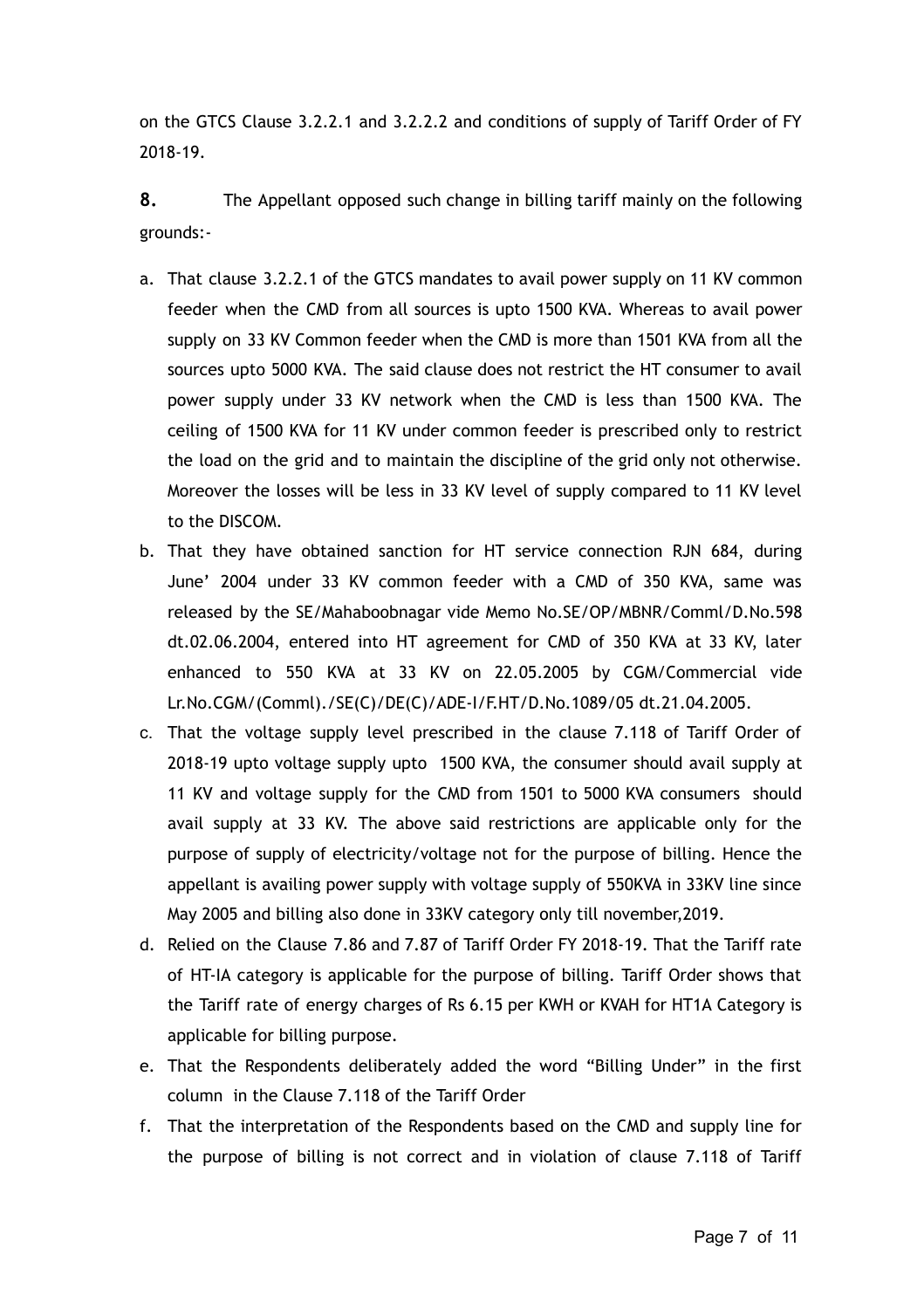Orders of 2018-19. For the purpose of billing the Respondents has to apply the tariff rates approved by the Hon'ble TSERC in the Tariff Order based on the category of consumer but not based on the CMD.

g. Based on the above facts and evidences the action of applying tariff rates at 11 KV rates instead of applicable Tariff of 33 KV in Dec'2019 bill dt.26.12.2019 is unilaterally and consequently claiming an amount of Rs 91,430/- excess by the Respondents is not correct, illegal, and in violation of provisions of Electricity Act'2003.

**9.** The Respondent No.4,SE/OP/Rajendranagar vide his written submissions vide Letter No. 881 Dt.17.08.2020 and Lr.No. 915 dt.08.09.2020 respectively also reiterated on the Tariff Conditions of the Tariff order FY 2018-19 and Clause 3.2.2.1 and 3.2.2.2 of General Terms and Conditions of supply. It is held that as per said conditions the services whose CMD is less than 1501 KVA on common feeder are to be billed under 11 KV tariff. The provisions billing tariff of 33 KV tariff rates are against the above said provisions.

**10.** A perusal of the dispute shows that both the Appellant and the Respondents relied on the same conditions of the Tariff Order clause 7.118 of FY 2018-19 and Clause 3.2.2.1 of the GTCS and claimed in their favor as per their interpretation. The Appellant mainly claimed that the Clause 7.118 of the Tariff Order showing the Voltage of Supply do not restrict the consumers below 1500 KVA CMD to avail 33 KV voltage level of supply, there is ceiling of 1500 KVA at 11 KV supply on common feeders and 5000 KVA for 33 KV common feeders to maintain grid discipline. A plain reading of the said Clause shows that, those HT consumers seeking to avail supply on common feeders under 11 KV level of supply, the total contracted load along with all other sources should not be over 1500 KVA and the slot of the HT consumers having contracted load from 1501 KVA to 5000 KVA can avail supply on common feeders under 33 KV level of supply. Thereby Consumers seeking supply with certain Contracted demand shall be in accordance with stipulated voltages. In other words, based on the requirement of load the Voltage of supply depends, A HT Consumer can Contract the Demand from the Licensee as per their requirement, consequently the Licensee shall adopt the Voltage of Supply in accordance with the Tariff Order clause 7.118 of FY 2018-19 and Clause 3.2.2.1 and 3.2.2.2 of the GTCS. Deviation to the said conditions is violation of the above said Clauses. In view of the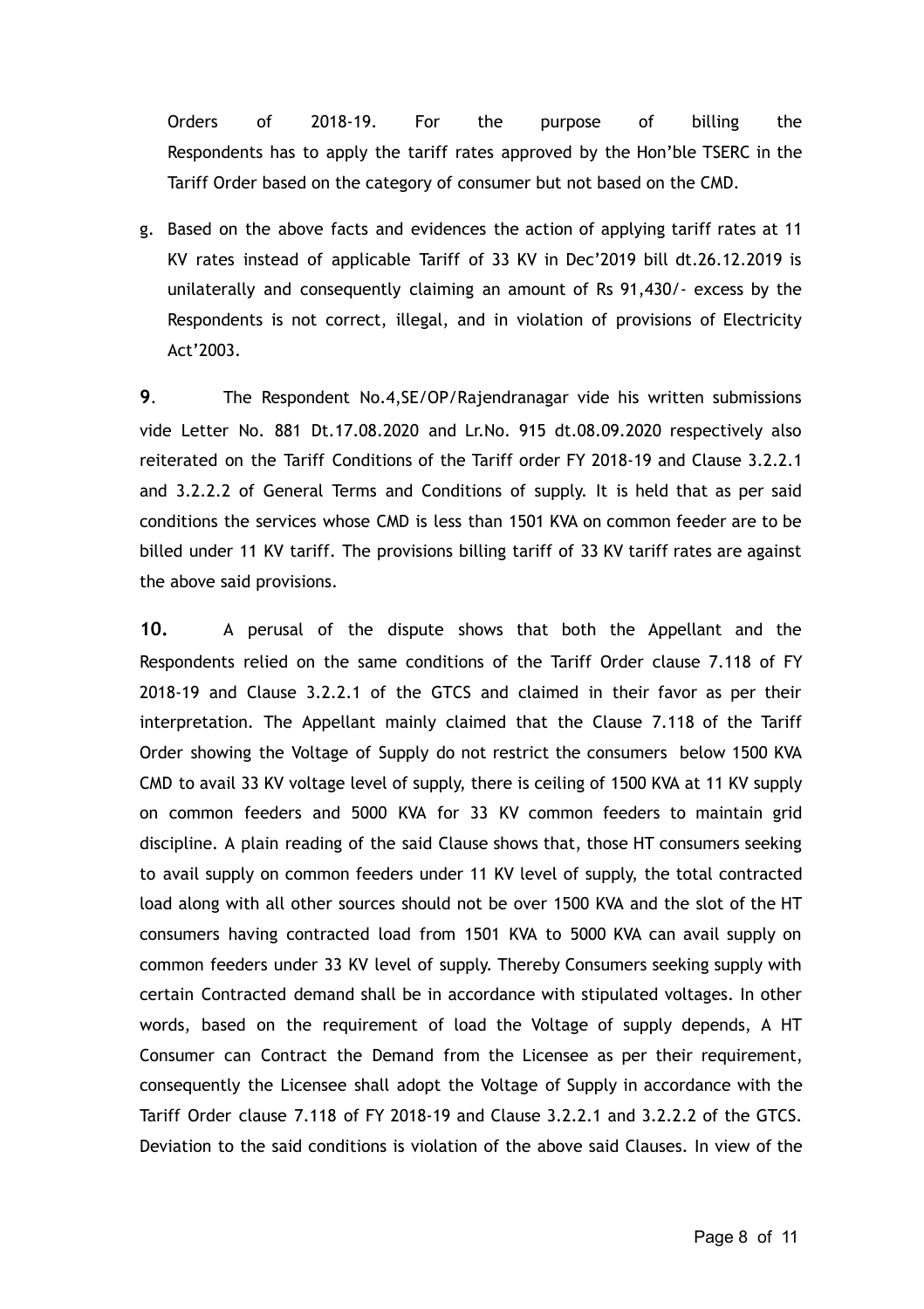above, availing supply for the loads below 1500 KVA CMD under 33 KV level of supply is unwarranted. But against the given condition, both the parties executed the arrangement of 33KV network for the CMD of 550KVA mutually. Now the Respondents found fault in such an arrangement. The reason stated by the Appellant over maintaining a ceiling of 1500 KVA under 11 KV common feeders to restrict the load on the grid and to maintain the discipline of the grid has no technical relevance. There is no ceiling on availing load by the HT Consumers as contemplated by the Appellant, the Voltage level applicable is not the choice given by the stipulated clauses to the Consumers. The LT/HT network time and again will be expanded in terms of line capacity to cater the load, relative to the contracted loads of the total consumers connected to the LT/HT network. The limitation is that at a given contracted load, voltage level shall be in accordance with the GTCS Clause 3.2.2.1, 3.2.2.2 and Clause 7.118 of the Tariff Order 2018-19 i.e. under common feeder upto 1500 KVA CMD at 11 KV supply voltage and from 1500 KVA to 5000 KVA at 33 KV supply voltages only.Hence, arrangement of supply under 33KV level against 550 KVA Contracted Demand is against the statute stated above.

**11.** When coming to the tariff rates applicable, initially the Tariff rates levied by the Respondents were at 33 KV level rates i.e, as per the actual supply level of Voltage. Now, the Respondents found fault in charging 33 KV tariff rates for the HT consumers having CMD's below 1500 KVA and converted the tariff rates to 11 KV tariff rates relying on the Clause 3.2.2.1 of the GTCS. The Appellant opposed such conversion stating that the said clause does not mandate such change in tariff. In view of the above, here the question arises whether to levy tariff rates as per the actual supply of voltage or not. This question was specifically addressed in the tariff order for the FY 2015-16 with a clear direction to levy tariff rates as per the actual supply voltage under Clause (6)(3)(iii) HT Supply - **General Conditions - Voltage of Supply**, reproduced here under:-

*(3) Voltage of Supply*

*The voltage at which supply has to be availed by:*

*(i). HT consumers, seeking to avail supply on common feeders shall be: For Total Contracted Demand with the Licensee and all other sources.*

| Upto 1500 kVA       | 11 kV                                              |
|---------------------|----------------------------------------------------|
| 1501 kVA to 5000kVA | 33 kV                                              |
| Above 5000 kVA      | 132 kV or 220 kV as may be decided by the Licensee |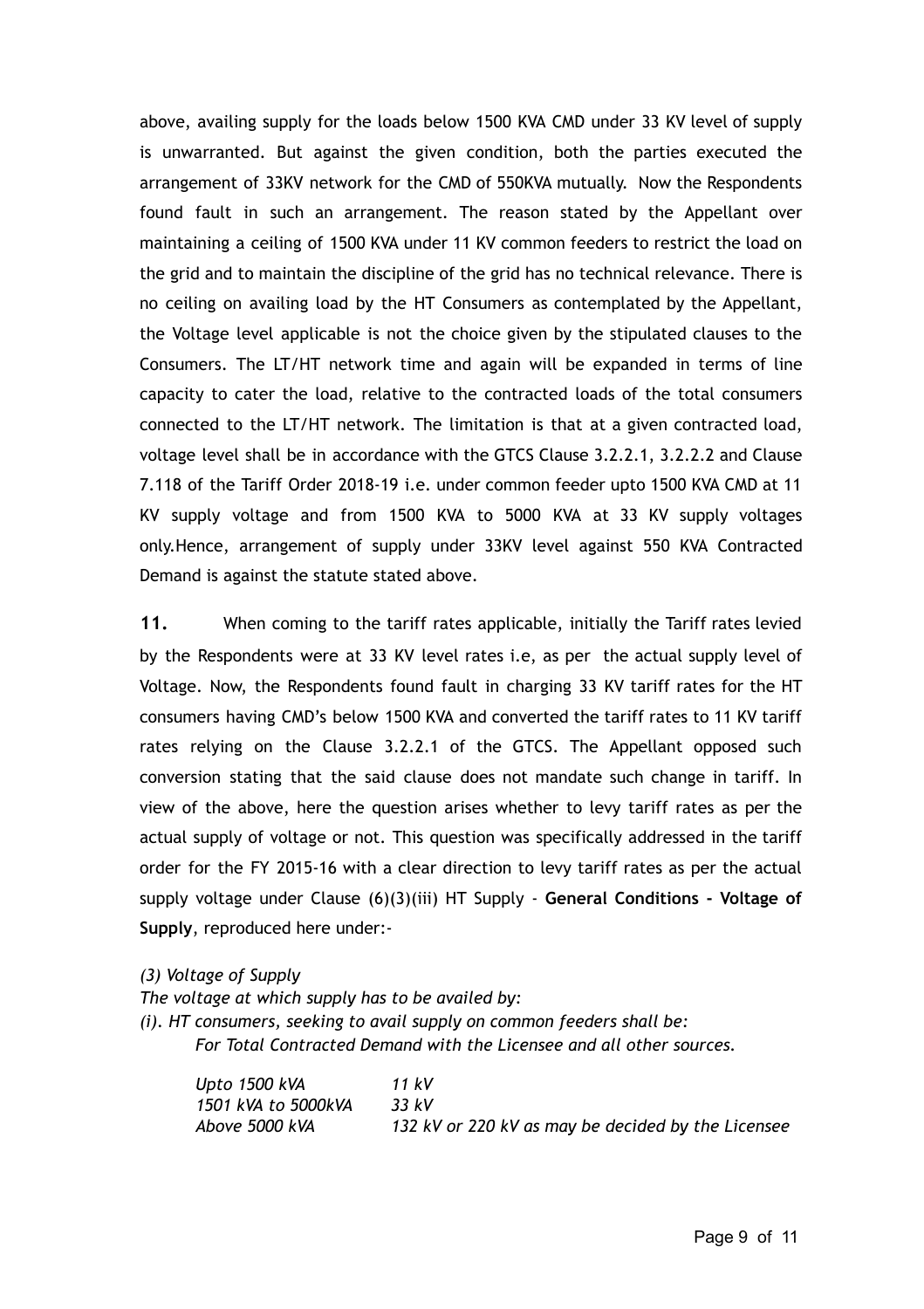*(ii). HT Consumers seeking to avail supply through independent feeders from the substations where transformation to required voltage takes place shall be: For total contracted Demand with the licensees and all other sources.*

*Upto 2500 kVA 11 kV*

*2501 kVA to 10,000 kVA 33 kV Above 10000 kVA 132 kV or 220 kV as may be decided by Licensee* 

*The relaxations are subject to the fulfillment of following conditions:*

*i. The consumer should have an exclusive dedicated feeder from the substation where transformation to required voltage takes place.*

*ii. The consumer shall pay full cost of the service line including take off arrangements at substation;*

*iii. In case of HT – I, HT – II and HT – III consumer categories, for whom the voltage wise tariff is applicable, the Licensee shall levy the tariff as per the actual supply voltage.*

The above Clause mandates that for the HT consumers under HT-I, HT-II and HT-III, the Licensee shall levy the tariff as per the **actual supply of voltage**. But now in the Tariff Order in vogue 2018-19, the said condition is not existing (Omitted since Tariff Order 2016-17). Presently there is no such condition stating to imply the tariff rates as per the actual supply Voltage, here in this case 33KV. In view of the said scenario i.e, absence of the specific Clause, the Licensee preferred to convert the tariff rates relying on the Clause 3.2.2.1 of the GTCS, which mandates 11KV level of supply Voltage for the HT Consumers having CMD below 1500KVA and accordingly levied the 11KV tariff rates.The plea of the Appellant over restrictions placed in the Clause 7.118 for the purpose of supply of Electricity / Voltage not for the purpose of billing, cannot be admitted under the discussions supra.

The Clause 7.86 & 7.87 mandates the tariff rates in Rupees per unit chargeable to the HT consumers according to the voltage level they are applicable. The Tariff rates towards Energy Charges are different against different Voltage levels eg., for 33KV it is Rs 6.15/- & for 11KV it is Rs.6.65/-. For the CMD of 550 KVA the 11 KV voltage level is applicable as per the Clause 7.118 of the Tariff Order. Hence, as per the Clause 7.86 and 7.87 the Respondents can levy the tariffs against the subject service connection at 11 KV.

In view of no mandatory provisions towards levy of tariff rates as per the actual Voltage of Supply, the action of the Licensee to convert the tariff rates at 11